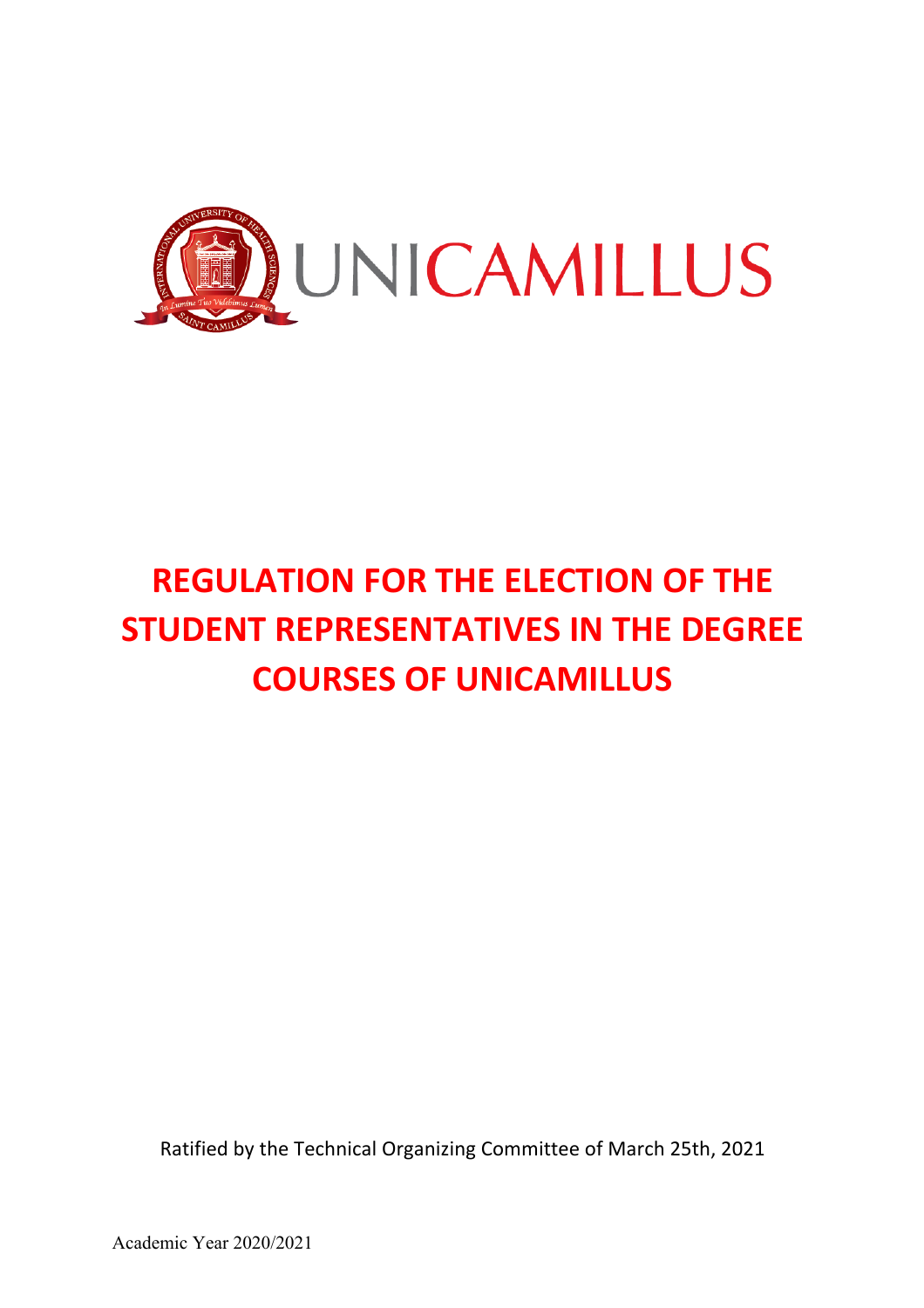

# **REGULATION FOR THE ELECTION OF THE STUDENT REPRESENTATIVES IN THE DEGREE COURSES OF UNICAMILLUS**

# GENERAL PROVISIONS

This Regulation disciplines the modalities of election and appointment of Representative of the student body in Councils of UniCamillus Degree Courses, and it is applied to the election of student representatives of the Bachelor's and single-cycle Master's Degree Courses.

#### ART. 1

# Call for the elections

1. The elections are called with a Rectoral Decree published on the UniCamillus website at least 15 days before. The Decree contains the dates and time for presenting the applications; the dates and time of the elections, and the dates and time of ballot-counting operations.

2. The University simultaneously communicates the elections announcement to the entire active electorate.

# ART. 2

#### Electoral Committee

The Electoral Committee is appointed by a Rectoral Decree and is made up by n. 2 representatives of the University chosen among technical-administrative personnel, and by n. 1 representative of the student body.

#### ART. 3

#### Active electorate and passive electorate

1. Active electorate. The students entitled to vote are those who, at the date of the elections, are enrolled in one of the degree courses of UniCamillus, on-track with the exams or outside-prescribedtime for no more than one year. They must be up-to-date with the payment of academic taxes and contributions.

2. Passive electorate. The eligible students are those who are enrolled in one of the degree courses of UniCamillus at the moment of the elections, and who are up-to-date with the payment of academic taxes and contributions.

3. The list of candidates is made known through the publication on the WebApp in the "Representative elections" area.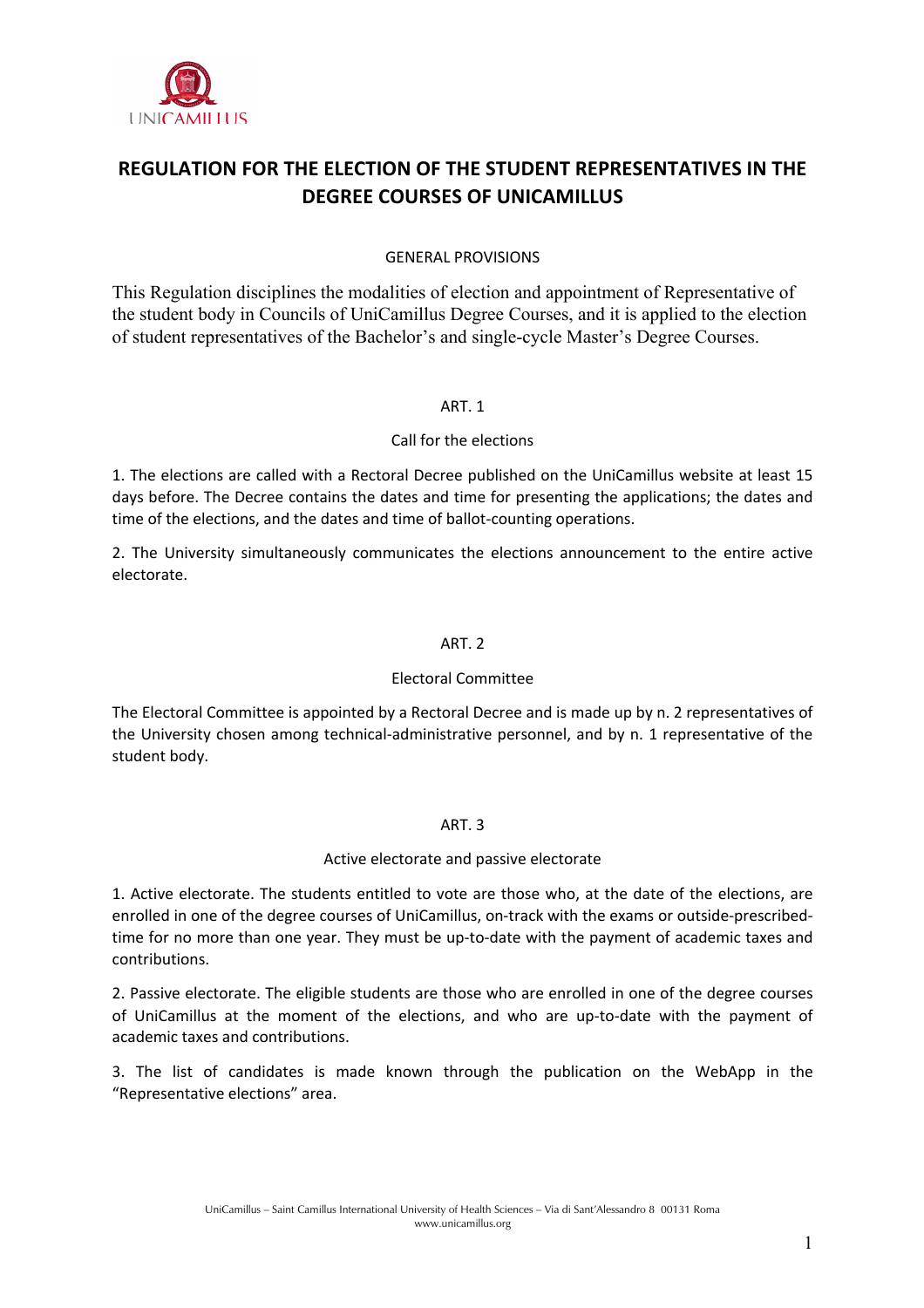

#### ART. 4

# Student Representatives

1. For each 3-year Degree course, students must choose n. 2 representatives for each cohort of enrolment

2. For each single-cycle Master's Degree course, students must choose n. 3 representatives for each cohort of enrolment.

3. No student can run for the election for a degree course different from the one they are enrolled in.

4. Considering the particular nature of the University, that has many students coming from extra-UE countries, at least one of the elected candidates for each degree course is a non-EU student. The candidate who will be elected is the non-EU student who has gained more votes.

# ART. 5

# Representatives tasks

The Representatives role is to interact with the institutional bodies to:

- $\checkmark$  forward students' proposals and issues;
- $\checkmark$  verify with the faculty eventual issues, and propose possible solutions;
- $\checkmark$  ease and support the influx of vital academic information to the student body;
- $\checkmark$  facilitate projects that benefit the student body, that enable students to gain knowledge, skills and competences, and the ability to work both individually and with a team.

#### ART. 6

#### Submission of applications

1. Applications must be presented online, by accessing to the related section in the UniCamillus WebApp with their own personal credentials (username and password).

2. When submitting the application, students can upload on the WebApp their election program or a link to an external page (e.g. a personal internet blog) to present their plan.

#### ART. 7

#### Voting operations

1. Elections will be held remotely.

2. The vote is personal, secret and free (the constituent, considering the remote voting modality, is personally responsible of the observance of this principle).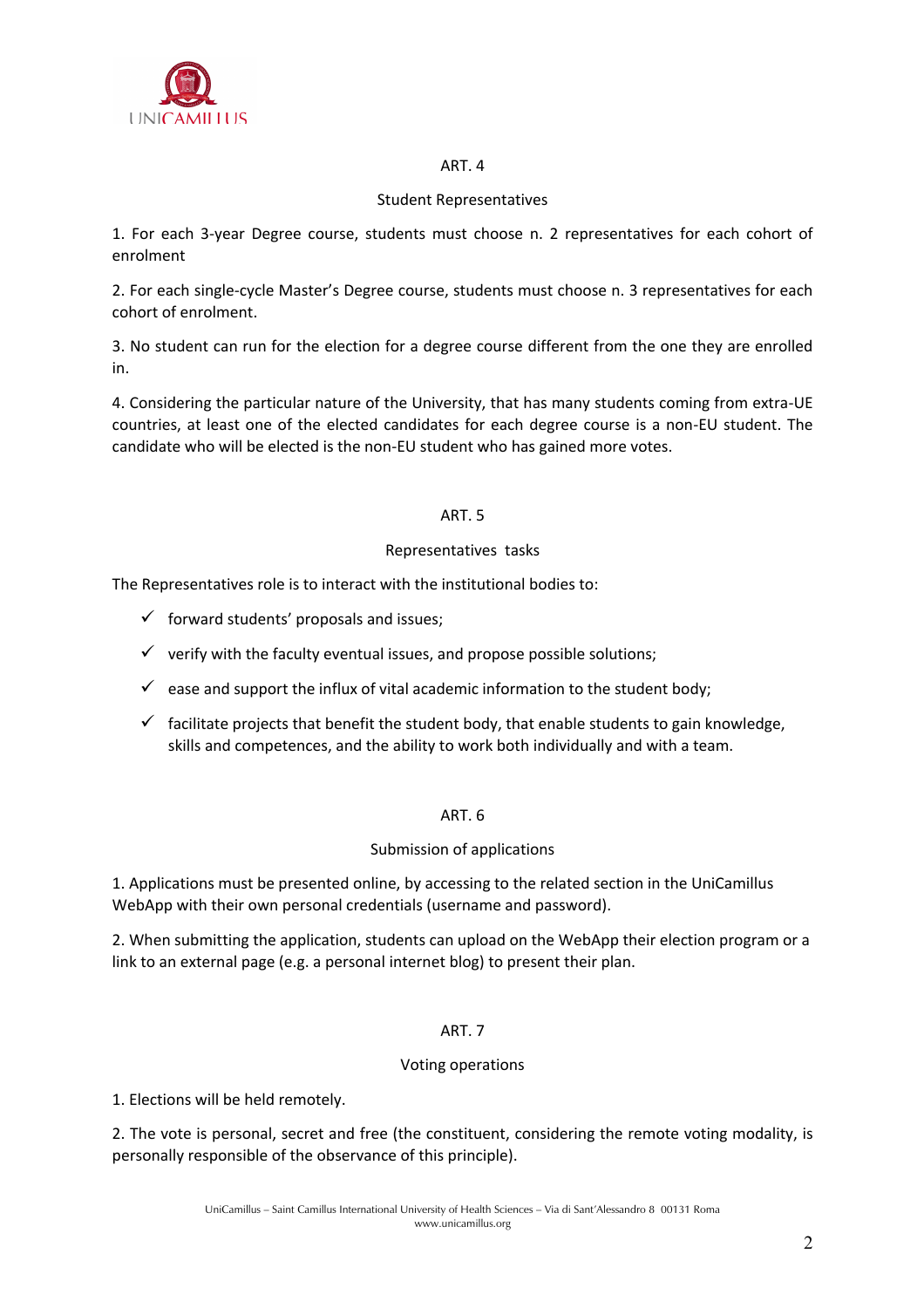

3. Each constituent can vote only once by using a personal internet-enabled device or a work station; to this end you will have to acces the WebApp using your personal credentials (username and password).

4. The online procedures ensures:

- that the vote is personal, free and secret;
- the impossibility, to every level of IT competence and knowledge, to identify the choice of the single voter;
- adequate identification processes thanks to the authentication through personal institutional credentials, that cannot be given to anyone;
- the correct and anonymous acquisition of the vote;
- that the names of the candidates are already present in the voting system in alphabetical order;
- that the vote, once given, cannot be repeated, nor modified, nor revoked;
- the possibility to abstain from voting (blank ballot).

5. Each constituent can vote for one candidate only, chosen among the candidates running for student representatives of their own cohort of enrolment and degree course to which they are enrolled. It is not possible to vote a representative of a different cohort of degree course.

# ART. 8

#### Voting modalities

1. Each constituent can vote by accessing to the related section in the UniCamillus WebApp with their own personal credentials (username and password).

2. The constituent, when accessing the online platform to vote, will be responsible for the absolute privacy of the procedure in the absence of third parties, both physically or "remotely" (via phone).

#### ART. 9

#### Scrutinizing operations

1. After the voting is closed, the electoral Committee checks the number of voters and ascertains the regularity of voting operations, then it starts the scrutinizing operations, which will be held live in streaming in a UniCamillus room at the time and date pre-ordained by the Rector's Decree.

2. The scrutiny is electronical.

- 3. The electoral Committee draws up a report in which there will be:
	- the number of students eligible for voting;
	- the number of voters;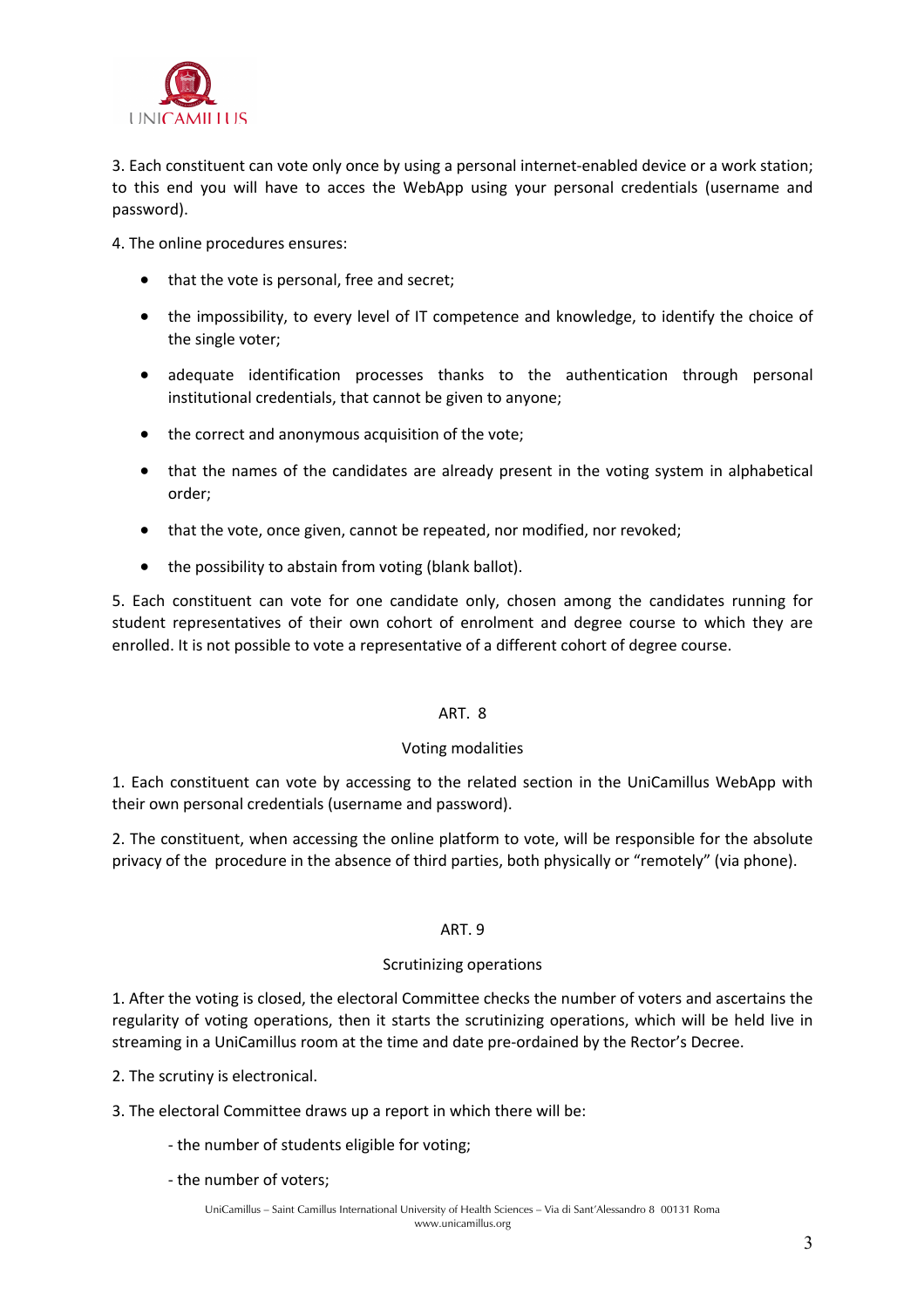

- the votes obtained from each candidate.

# ART. 10

#### Quorum and appointment of the Representatives

1. Candidates with the highest number of votes are elected as representatives. In case of a tie, the office is given to the younger candidate.

2. The elections are valid only if at least 30% of the eligible constituents for each degree course participate.

# ART. 11

#### Announcement of the elected candidates

1. The electoral Committee, after having ascertained the regularity of voting and scrutinizing operations, writes the result in the report by filing a ranking list divided by cohort and degree course.

2, The Rector declares the result of the elections with a decree within four days from the communication by the electoral Committee, ensuring its publicity via announcement on the University website, where it lasts for 15 consecutive days.

#### ART. 12

#### Appeals

An appeal can be submitted against the decree with which the elected candidates are declared. The appeal must be submitted to the electoral Committee within 10 days from the publication of the Rectoral decree; the Committee decides within the following 30 days.

#### ART. 13

#### Replacement of the elected candidates

In case of non-acceptance, waiver or termination of the office by the representatives for any reason (completion of the study, transfer to another university, disciplinary action, etc..), the first candidate among the non-elected will be appointed as representative.

#### ART. 14

#### Duration of the office and forfeiture

1. In each 3-year Degree course, the elected Representatives are in office for three years and cannot be **the contract of the contract of the contract of the contract of the contract of the contract of the contract of the contract of the contract of the contract of the contract of the contract of the contract of the contra**